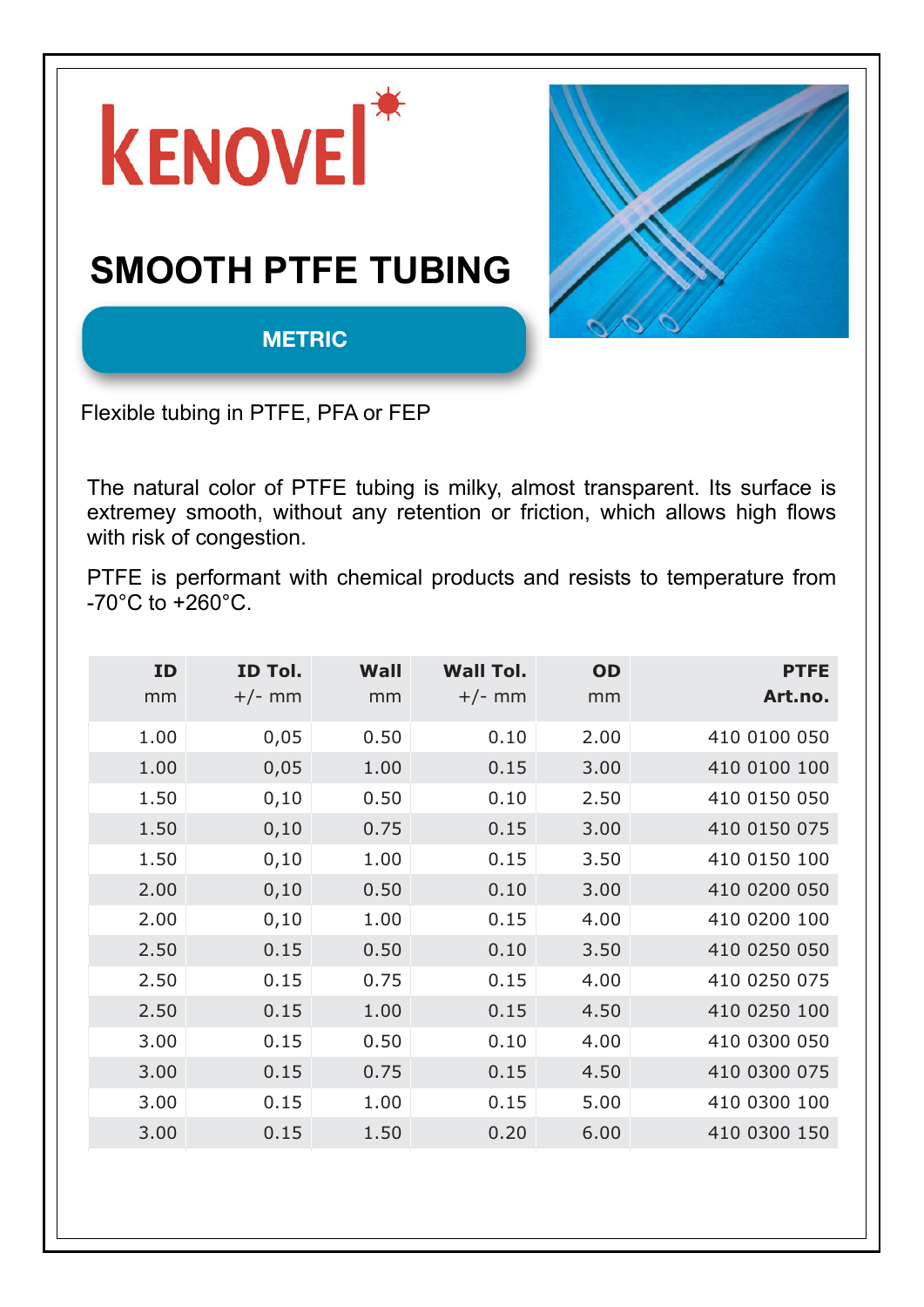

#### SMOOTH PTFE TUBING  $2.50$  0.11 1.1 1.1 1.10 1.00 1.10  $2.5$   $2.5$   $2.5$   $2.5$   $2.5$   $2.5$   $2.5$   $2.5$   $2.5$   $2.5$   $2.5$   $2.5$   $2.5$   $2.5$   $2.5$   $2.5$   $2.5$   $2.5$   $2.5$   $2.5$   $2.5$   $2.5$   $2.5$   $2.5$   $2.5$   $2.5$   $2.5$   $2.5$   $2.5$   $2.5$   $2.5$



**Habia Teknofl uor AB • 741 80 Knivsta, Sweden • Tel: +46 (0)18 34 75 00 • Fax: +46 (0)18 34 75 75**

1.00 1.000 1.000 1.000 1.000 1.000 1.000 1.000 1.000 1.000 1.000 1.000 1.000 1.000 1.000 1.000 1.000 1.000 1.0<br>.000 1.000 1.000 1.000 1.000 1.000 1.000 1.000 1.000 1.000 1.000 1.000 1.000 1.000 1.000 1.000 1.000 1.000 1.0

**Art.no.**

#### **METRIC**

#### Flexible tubing in PTFE, PFA or FEP **1.00 a.15 1.00 a.15 1.00 a.15 1.00 a.15 5.00 47.00 47.00 47.00 47.00 47.00**

| 3.50 | 0.15 | 0.50 | 0.10 | 4.50  | 410 0350 050 |  |
|------|------|------|------|-------|--------------|--|
| 3.50 | 0.15 | 0.75 | 0.15 | 5.00  | 410 0350 075 |  |
| 4.00 | 0.15 | 0.50 | 0.10 | 5.00  | 410 0400 050 |  |
| 4.00 | 0.15 | 0.75 | 0.15 | 5.50  | 410 0400 075 |  |
| 4.00 | 0.15 | 1.00 | 0.15 | 6.00  | 410 0400 100 |  |
| 4.00 | 0.15 | 1.50 | 0.20 | 7.00  | 410 0400 150 |  |
| 4.50 | 0.20 | 1.00 | 0.15 | 6.50  | 410 0450 100 |  |
| 5.00 | 0.20 | 0.50 | 0.10 | 6.00  | 410 0500 050 |  |
| 5.00 | 0.20 | 0.75 | 0.15 | 6.50  | 410 0500 075 |  |
| 5.00 | 0.20 | 1.00 | 0.15 | 7.00  | 410 0500 100 |  |
| 5.00 | 0.20 | 1.50 | 0.20 | 8.00  | 410 0500 150 |  |
| 5.00 | 0.20 | 2.00 | 0.20 | 9.00  | 410 0500 200 |  |
| 5.50 | 0.20 | 1.00 | 0.15 | 7.50  | 410 0550 100 |  |
| 6.00 | 0.20 | 0.50 | 0.10 | 7.00  | 410 0600 050 |  |
| 6.00 | 0.20 | 1.00 | 0.15 | 8.00  | 410 0600 100 |  |
| 6.00 | 0.20 | 1.50 | 0.20 | 9.00  | 410 0600 150 |  |
| 6.00 | 0.20 | 2.00 | 0.20 | 10.00 | 410 0600 200 |  |
| 6.50 | 0.20 | 0.75 | 0.15 | 8.00  | 410 0650 075 |  |
| 7.00 | 0.20 | 0.50 | 0.10 | 8.00  | 410 0700 050 |  |
| 7.00 | 0.20 | 1.00 | 0.15 | 9.00  | 410 0700 100 |  |
| 7.00 | 0.20 | 1.50 | 0.20 | 10.00 | 410 0700 150 |  |
| 7.50 | 0.20 | 1.00 | 0.15 | 9.50  | 410 0750 100 |  |
|      |      |      |      |       |              |  |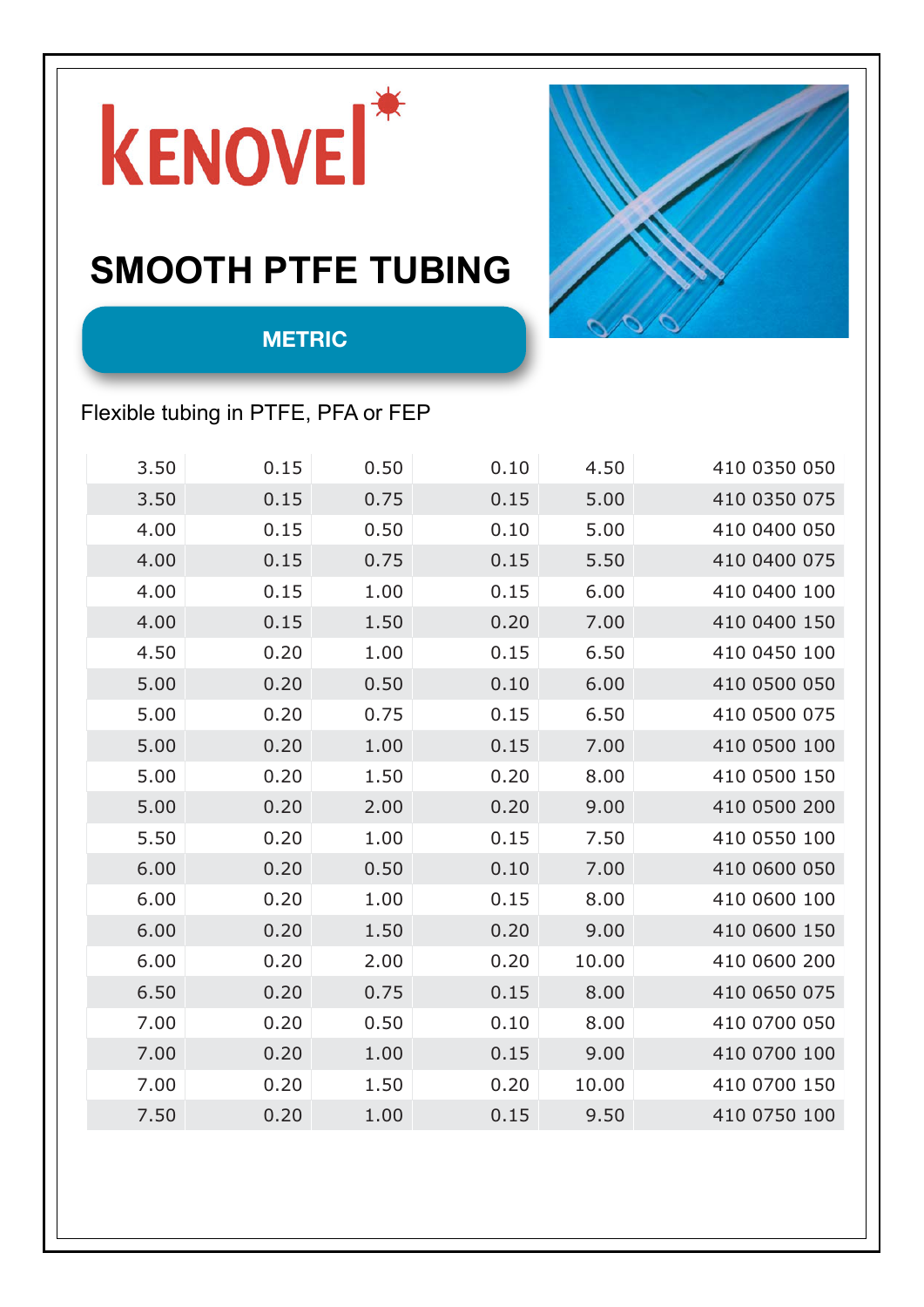| <b>PTFE</b>  | OD    | <b>Wall Tol.</b> | Wall | ID Tol.  | ID    |
|--------------|-------|------------------|------|----------|-------|
| Art.no.      | mm    | $+/-$ mm         | mm   | $+/-$ mm | mm    |
| 410 0800 050 | 9.00  | 0.10             | 0.50 | 0.20     | 8.00  |
| 410 0800 075 | 9.50  | 0.15             | 0.75 | 0.20     | 8.00  |
| 410 0800 100 | 10.00 | 0.15             | 1.00 | 0.20     | 8.00  |
| 410 0800 200 | 12.00 | 0.20             | 2.00 | 0.20     | 8.00  |
| 410 0850 100 | 10.50 | 0.15             | 1.00 | 0.30     | 8,50  |
| 410 0900 050 | 10.00 | 0.10             | 0.50 | 0.30     | 9.00  |
| 410 0900 075 | 10.50 | 0.15             | 0.75 | 0.30     | 9.00  |
| 410 0900 100 | 11.00 | 0.15             | 1.00 | 0.30     | 9.00  |
| 410 0900 150 | 12.00 | 0.20             | 1.50 | 0.30     | 9.00  |
| 410 1000 050 | 11.00 | 0.10             | 0,50 | 0.30     | 10.00 |
| 410 1000 100 | 12.00 | 0.15             | 1.00 | 0.30     | 10.00 |
| 410 1000 150 | 13.00 | 0.20             | 1.50 | 0.30     | 10.00 |
| 410 1000 200 | 14.00 | 0.20             | 2.00 | 0.30     | 10.00 |
| 410 1000 250 | 15.00 | 0.40             | 2.50 | 0.30     | 10.00 |
| 410 1100 100 | 13.00 | 0.15             | 1.00 | 0.30     | 11.00 |
| 410 1200 100 | 14.00 | 0.15             | 1.00 | 0.30     | 12.00 |
| 410 1200 150 | 15.00 | 0.20             | 1.50 | 0.30     | 12.00 |
| 410 1200 200 | 16.00 | 0.20             | 2.00 | 0.30     | 12.00 |
| 410 1300 100 | 15.00 | 0.15             | 1.00 | 0.40     | 13.00 |
| 410 1300 150 | 16.00 | 0.20             | 1.50 | 0.40     | 13.00 |
| 410 1300 250 | 18.00 | 0.40             | 2.50 | 0.40     | 13.00 |
| 410 1400 075 | 15,50 | 0.15             | 0,75 | 0.40     | 14.00 |
| 410 1400 100 | 16.00 | 0.15             | 1.00 | 0.40     | 14.00 |
| 410 1500 100 | 17.00 | 0.15             | 1.00 | 0.40     | 15.00 |
| 410 1500 150 | 18.00 | 0.20             | 1.50 | 0.40     | 15.00 |
| 410 1600 100 | 18.00 | 0.15             | 1.00 | 0.40     | 16.00 |
| 410 1600 150 | 19.00 | 0.20             | 1.50 | 0.40     | 16.00 |
| 410 1600 200 | 20.00 | 0.20             | 2.00 | 0.40     | 16.00 |
| 410 1650 150 | 19.50 | 0.20             | 1.50 | 0.40     | 16.50 |
| 410 1700 150 | 20.00 | 0.20             | 1.50 | 0.40     | 17.00 |
| 410 1800 100 | 20.00 | 0.15             | 1.00 | 0.40     | 18.00 |
| 410 1800 200 | 22.00 | 0.20             | 2.00 | 0.40     | 18.00 |
| 410 1900 100 | 21.00 | 0.15             | 1.00 | 0.40     | 19.00 |
| 410 1900 150 | 22.00 | 0.20             | 1.50 | 0.40     | 19.00 |
| 410 2000 100 | 22.00 | 0.15             | 1.00 | 0.40     | 20.00 |
| 410 2000 150 | 23.00 | 0.20             | 1.50 | 0.40     | 20.00 |
| 410 2000 200 | 24.00 | 0.20             | 2.00 | 0.40     | 20.00 |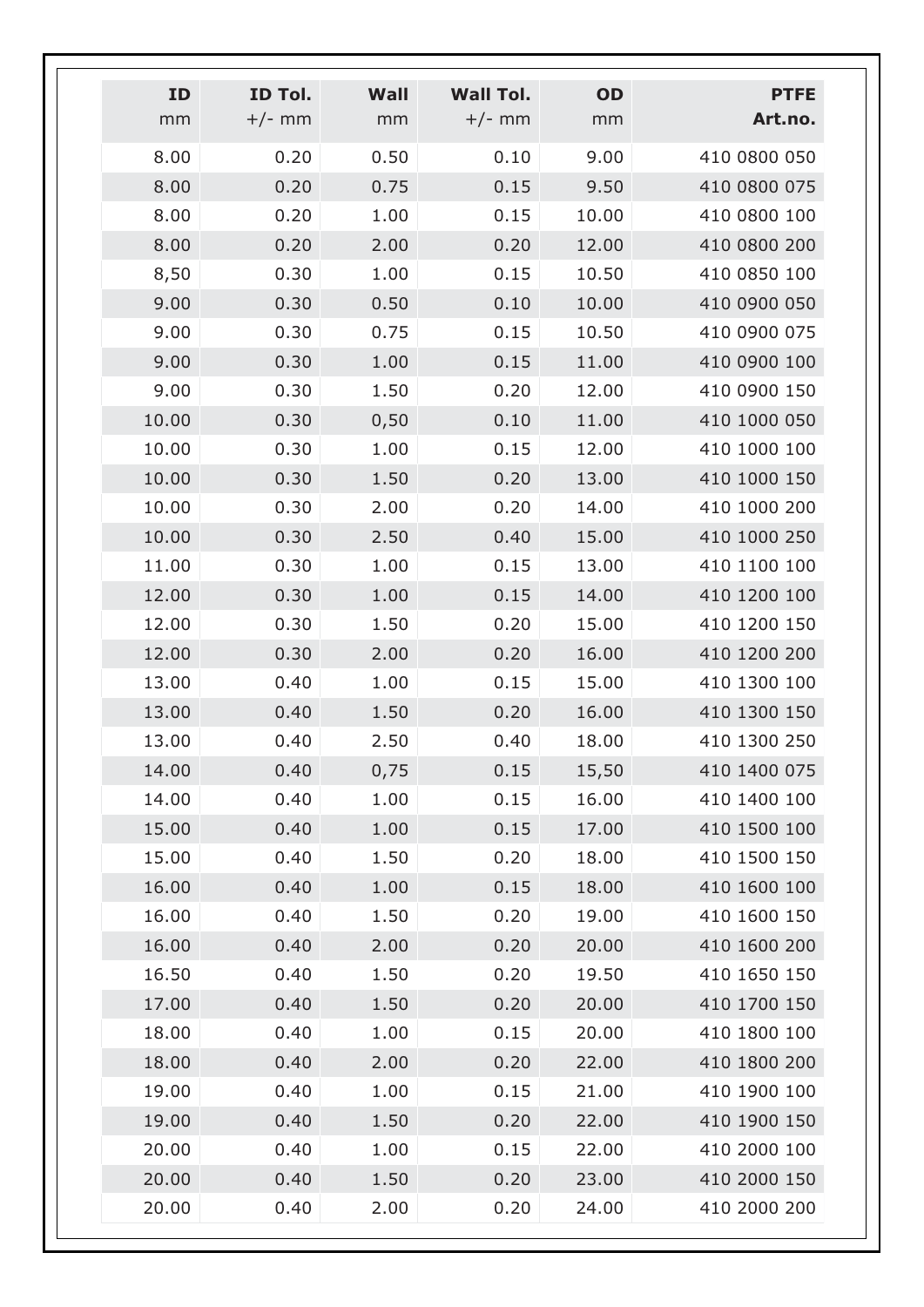

# **SMOOTH PTFE TUSING**



#### Flexible tubing in PTFE, PFA or FEP

 $ER$ 

| ID    | ID Tol.  | Wall | <b>Wall Tol.</b> | <b>OD</b> | <b>PTFE</b>  |
|-------|----------|------|------------------|-----------|--------------|
| mm    | $+/-$ mm | mm   | $+/-$ mm         | mm        | Art.no.      |
| 21.00 | 0.50     | 1.50 | 0.20             | 24.00     | 410 2100 150 |
| 22.00 | 0.50     | 1.00 | 0.15             | 24.00     | 410 2200 100 |
| 22.00 | 0.50     | 1.50 | 0.20             | 25.00     | 410 2200 150 |
| 25.00 | 0.50     | 1.00 | 0.15             | 27.00     | 410 2500 100 |
| 25.00 | 0.50     | 1.50 | 0.20             | 28.00     | 410 2500 150 |
| 25.00 | 0.50     | 2.00 | 0.20             | 29.00     | 410 2500 200 |
| 28.00 | 0.50     | 1.00 | 0.15             | 30.00     | 410 2800 100 |
| 28.00 | 0.50     | 1.50 | 0.20             | 31.00     | 410 2800 150 |
| 28.00 | 0.50     | 2.00 | 0.20             | 32.00     | 410 2800 200 |
| 28.00 | 0.50     | 2.50 | 0.40             | 33.00     | 410 2800 250 |
| 30.00 | 0.50     | 1.00 | 0.15             | 32.00     | 410 3000 100 |
| 30.00 | 0.50     | 1.50 | 0.20             | 33.00     | 410 3000 150 |
| 30.00 | 0.50     | 2.00 | 0.20             | 34.00     | 410 3000 200 |
| 32.00 | 0.60     | 1.00 | 0.15             | 34.00     | 410 3200 100 |
| 32.00 | 0.60     | 1.50 | 0.20             | 35.00     | 410 3200 150 |
| 32.00 | 0.60     | 2.00 | 0.20             | 36.00     | 410 3200 200 |
| 33.00 | 0.60     | 1.00 | 0.15             | 35.00     | 410 3300 100 |
| 33.00 | 0.60     | 1.50 | 0.20             | 36.00     | 410 3300 150 |
| 35.00 | 0.15     | 1.00 | 0.15             | 37.00     | 410 3500 100 |
| 35.00 | 0.60     | 1.50 | 0.15             | 37.00     | 410 3500 150 |
| 35.00 | 0.60     | 2.00 | Q.20             | 39.00     | 410 3500 200 |
| 36.00 | 0.60     | 1.00 | 0.15             | 38.00     | 410 3600 100 |
| 36.00 | 0.60     | 2.00 | $\sqrt{20}$      | 40.00     | 410 3800 200 |
| 39.00 | 0.60     | 1.50 | 0.20             | 42.00     | 410 3900 150 |
| 40.00 | 0.60     | 1.00 | 0.15             | 42.00     | 410 4000 100 |
| 40.00 | 0.60     | 1.50 | 0.20             | 43.00     | 410 4000 150 |
|       |          |      |                  |           |              |

fi gures are valid for products with normal various in regards to  $t_{\rm max}$  $\mathbf{w}$ and changes in length. Please observe that following fi gures are only guidance for construction purposes. A critical application, practical tests should be performed to ensure correct values. The

values is valid at room temperature, 20 oC.

 $\sigma$